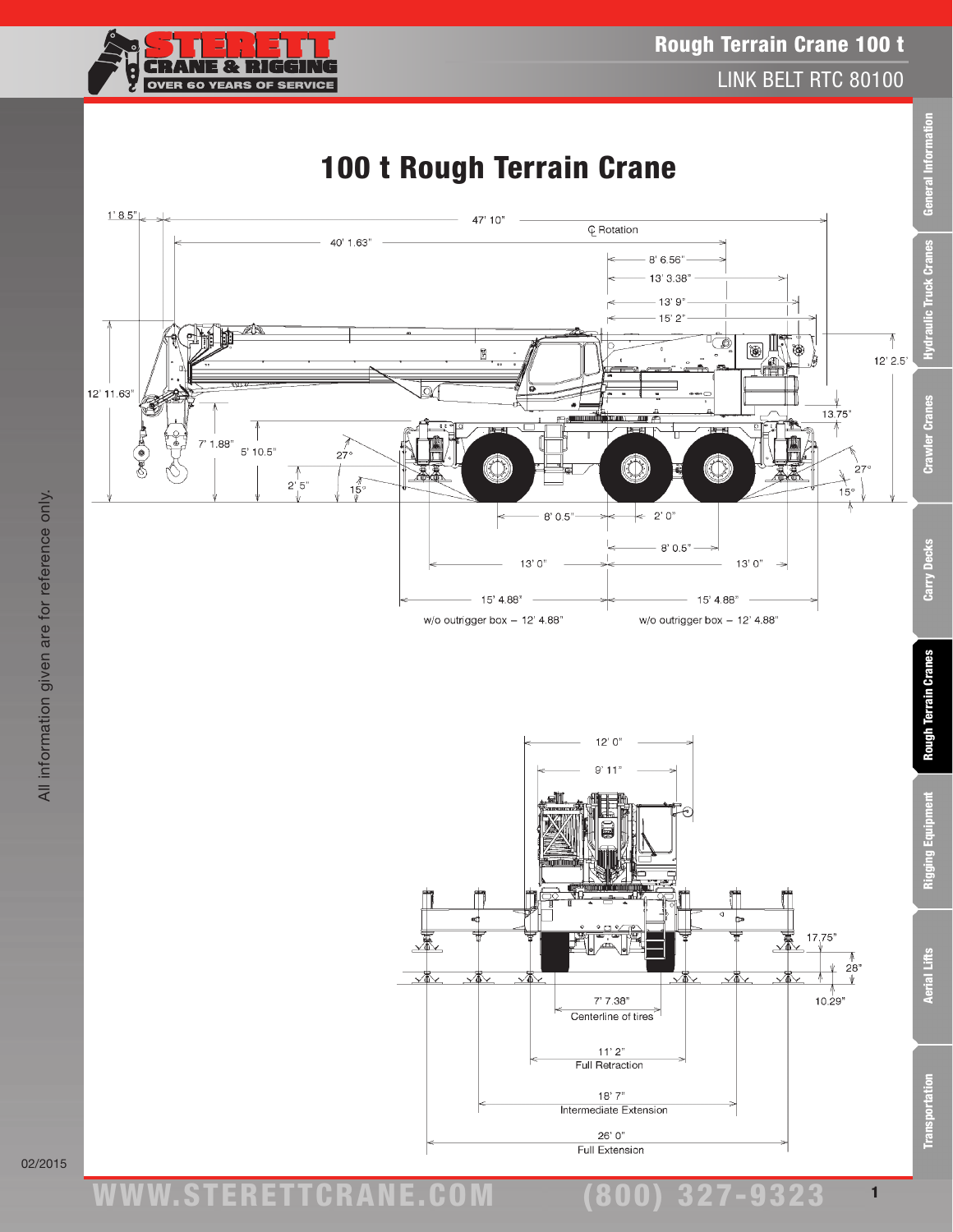## 100 t Rough Terrain Crane

## LINK BELT RTC 80100



(800) 327-9323 www.STERETTCRAnE.Com

All information given are for reference only. All information given are for reference only.

**CRANE & RIGGING** 

**OVER 60 YEARS OF SERVICE** 

Ċ.

2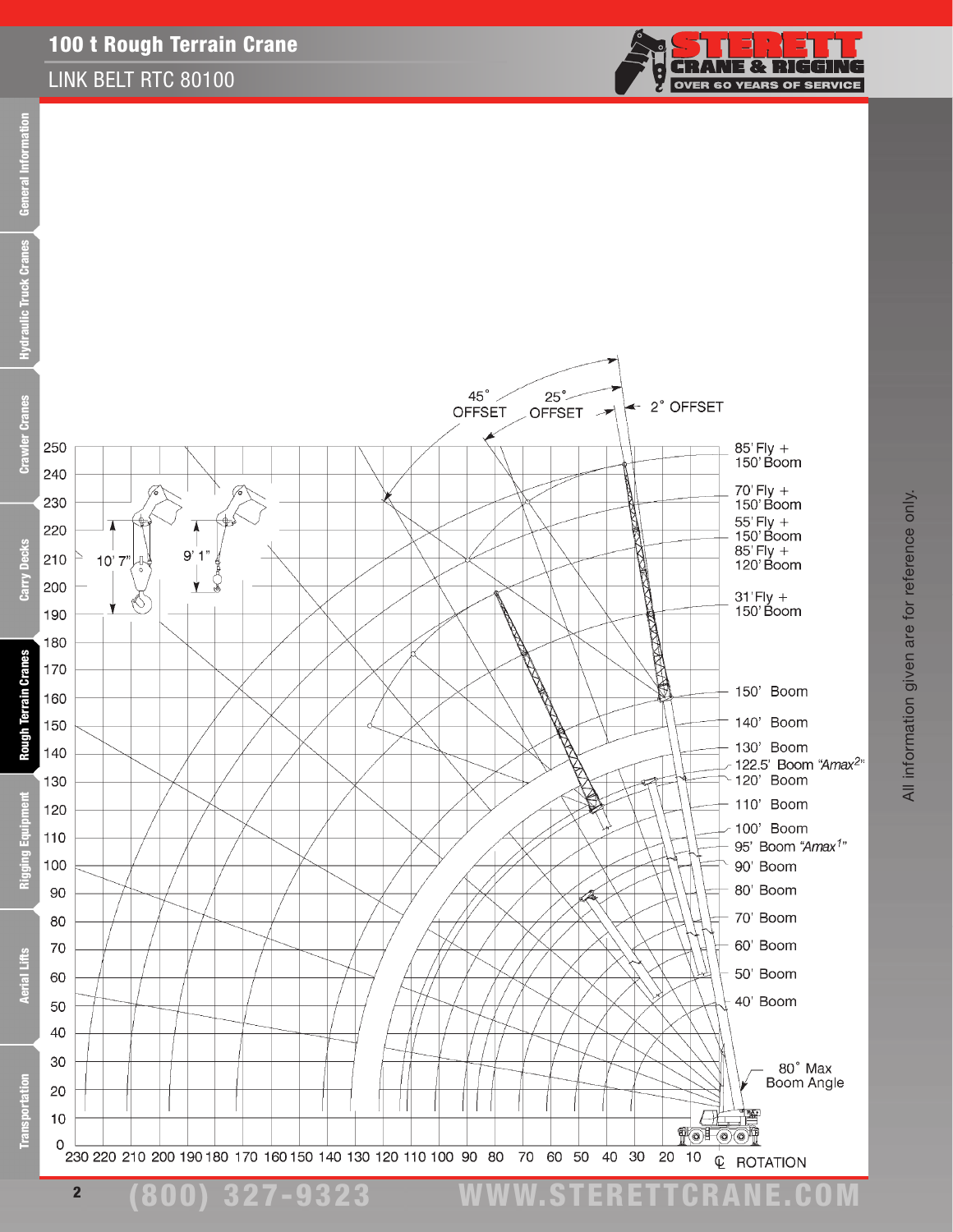| XXX.                            |
|---------------------------------|
| <b>OVER 60 YEARS OF SERVICE</b> |

|                                                                                                                                                                               | 40-150 ft                                      |                                                                                         |                                                                                                             | 24,000 lbs                                                                                  |                                                                                                     |                                                                                                              | Įπ<br>26'x26'                                                                                                                   |                                                                                                                                | $\mathbf{C}$<br>360°                                                                                                                                                       |                                                                                                                                              |                                                                                                                                                      | 85<br>85%                                                                                                                                                      |                                                                                                                                                                               | <b>General Information</b>                                                                                                         |
|-------------------------------------------------------------------------------------------------------------------------------------------------------------------------------|------------------------------------------------|-----------------------------------------------------------------------------------------|-------------------------------------------------------------------------------------------------------------|---------------------------------------------------------------------------------------------|-----------------------------------------------------------------------------------------------------|--------------------------------------------------------------------------------------------------------------|---------------------------------------------------------------------------------------------------------------------------------|--------------------------------------------------------------------------------------------------------------------------------|----------------------------------------------------------------------------------------------------------------------------------------------------------------------------|----------------------------------------------------------------------------------------------------------------------------------------------|------------------------------------------------------------------------------------------------------------------------------------------------------|----------------------------------------------------------------------------------------------------------------------------------------------------------------|-------------------------------------------------------------------------------------------------------------------------------------------------------------------------------|------------------------------------------------------------------------------------------------------------------------------------|
| ft                                                                                                                                                                            | 40                                             | 50                                                                                      | 60                                                                                                          | 70                                                                                          | 80                                                                                                  | 90                                                                                                           | 95/<br>100                                                                                                                      | 110                                                                                                                            | 120/<br>122.5                                                                                                                                                              | 130                                                                                                                                          | 140                                                                                                                                                  | 150                                                                                                                                                            | ft                                                                                                                                                                            |                                                                                                                                    |
| 10<br>12<br>15<br>20<br>25<br>30<br>35<br>40<br>45<br>50<br>55<br>60<br>65<br>70<br>75<br>80<br>85<br>90<br>95<br>100<br>105<br>110<br>115<br>120<br>125<br>130<br>135<br>140 | 200<br>182.5<br>158.3<br>122.2<br>94.9<br>76.6 | 104.1<br>104.1<br>104<br>104.1<br>94.4<br>76.1<br>61.2<br>49.8<br>* 95 ft A---max1 Mode | 102.5<br>102.5<br>102.5<br>102.5<br>93.9<br>75.8<br>60.4<br>51<br>41.4<br>34.3<br>** 122.5 ft A---max2 Mode | 101.5<br>101.5<br>101.5<br>95.2<br>81.1<br>70.3<br>59.9<br>51.7<br>42<br>35<br>29.6<br>25.3 | 100.1<br>88.8<br>74.3<br>63.5<br>55<br>53.2<br>52.1<br>42.4<br>35.4<br>30.1<br>25.8<br>22.4<br>19.5 | 81.9<br>69.9<br>59.8<br>54.5<br>50.3<br>45.5<br>41.4<br>35.7<br>30.4<br>26.1<br>22.7<br>19.9<br>17.5<br>15.5 | $61.8*$<br>$57.4*$<br>49.7*<br>$43.5*$<br>$38.4*$<br>34.8<br>31.8<br>29.3<br>26.4<br>22.9<br>20.1<br>17.7<br>15.8<br>14<br>12.5 | 56<br>56<br>53.5<br>47.4<br>42.4<br>38.1<br>33.9<br>28.5<br>24.7<br>22.8<br>20.3<br>17.9<br>16<br>14.2<br>12.7<br>11.4<br>10.2 | 53.2<br>46.7<br>41.4<br>37<br>33.3<br>30.1<br>27.3<br>24.4<br>21<br>$19.2**$<br>$17.8**$<br>$16.2**$<br>$14.4**$<br>$12.9**$<br>$11.6**$<br>$10.4**$<br>$9.3**$<br>$8.4**$ | 46.1<br>40.8<br>36.4<br>32.8<br>29.6<br>26.9<br>24.4<br>21<br>18.2<br>16.1<br>14.1<br>12.3<br>10.8<br>9.5<br>8.4<br>7.3<br>6.4<br>5.6<br>4.8 | 32<br>32<br>32<br>31.5<br>28.5<br>25.9<br>23.6<br>21<br>18.2<br>16.1<br>14.1<br>12.4<br>10.9<br>9.6<br>8.4<br>7.4<br>6.4<br>5.6<br>4.8<br>4.1<br>3.5 | 30<br>30<br>30<br>30<br>27.5<br>25<br>22.7<br>20.8<br>18.2<br>16.1<br>14.1<br>12.4<br>10.9<br>9.6<br>8.4<br>7.4<br>6.5<br>5.6<br>4.9<br>4.2<br>3.5<br>3<br>2.4 | 10<br>12<br>15<br>20<br>25<br>30<br>35<br>40<br>45<br>50<br>55<br>60<br>65<br>70<br>75<br>80<br>85<br>90<br>95<br>100<br>105<br>110<br>115<br>120<br>125<br>130<br>135<br>140 | <b>Hydraulic Truck Cranes</b><br><b>Crawler Cranes</b><br><b>Carry Decks</b><br><b>Rough Terrain Cranes</b><br>Ē<br>Rigging Equipn |
|                                                                                                                                                                               |                                                |                                                                                         |                                                                                                             |                                                                                             |                                                                                                     |                                                                                                              |                                                                                                                                 |                                                                                                                                |                                                                                                                                                                            |                                                                                                                                              |                                                                                                                                                      |                                                                                                                                                                |                                                                                                                                                                               | <b>Aerial Lifts</b>                                                                                                                |
|                                                                                                                                                                               |                                                |                                                                                         |                                                                                                             |                                                                                             |                                                                                                     |                                                                                                              |                                                                                                                                 |                                                                                                                                |                                                                                                                                                                            |                                                                                                                                              |                                                                                                                                                      |                                                                                                                                                                |                                                                                                                                                                               |                                                                                                                                    |
|                                                                                                                                                                               |                                                |                                                                                         |                                                                                                             |                                                                                             |                                                                                                     |                                                                                                              |                                                                                                                                 |                                                                                                                                |                                                                                                                                                                            |                                                                                                                                              |                                                                                                                                                      |                                                                                                                                                                |                                                                                                                                                                               | ansportation                                                                                                                       |

02/2015